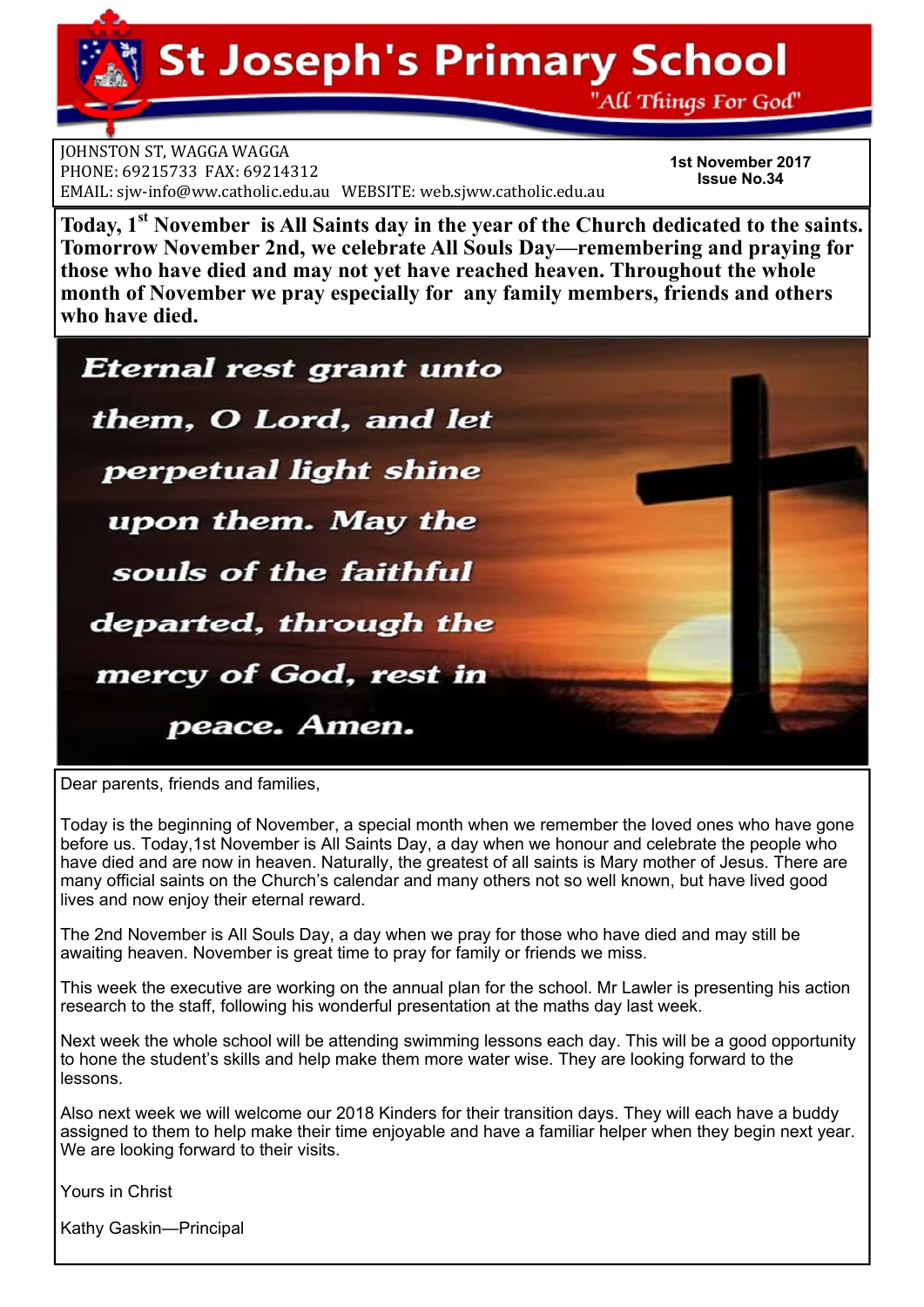## **Important Dates Term 4 — 2017**

- Thursday 2nd November Year 5 Reconciliation
- 
- Monday 6th—10th November Kinder Transition mornings
- Mon 6th—Fri 10th November Swimming Program—All years
- 
- Thursday 9th November Musica Viva Concert 9am
- 
- 
- Friday 17th November Nagle House Day
- 
- Thursday 23rd November
- 
- Thursday 7th December Year 3 Reconciliation
- 
- 

 School Disco 6.00pm—7.30pm Friday 3rd November Year 5 Assembly 2.40pm 9.30am—11.15am Wednesday 8th November Year 2 First Reconciliation 6.00pm at the Cathedral • Mon 13th—Fri 17th November Kinder Transition mornings 9.30am—11.15am Thursday 16th November Year 3 Mass—9.15am at the Cathedral Weds 22nd—Fri 24th November Year 5/6 Ballarat Excursion (22nd—24th) Friday 1st December Year 6 "Oh" Day at Kildare Catholic College & Mater Dei Catholic College Year 5 Leadership Day @ Henschke Tuesday 12th December School Concert—6pm start Friday 15th December Year 6 Graduation Mass 9.15am at the Cathedral LAST DAY OF SCHOOL

# *SCHOOL DISCO*

Thursday November 2nd 6:00pm-7:30pm \$5 entry includes sausage & a drink Parent helpers required from 5:15pm on the BBQ, in the tuckshop & on the entry gate.

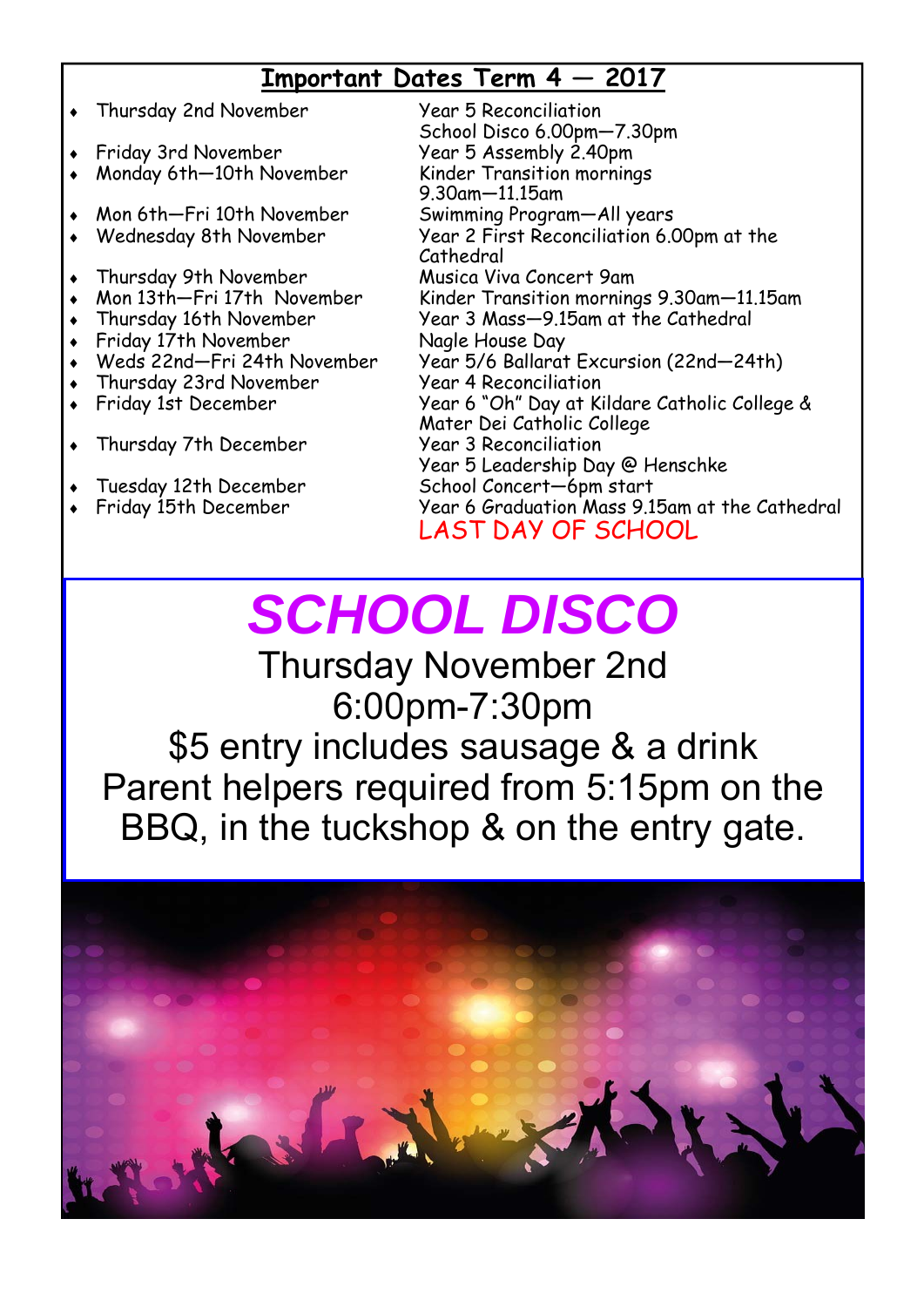| <b>Tuckshop Roster Week 5 Term 4</b> |                                    | <b>Merit Awards-Week 3 Term 4</b>   |                                   |                  |
|--------------------------------------|------------------------------------|-------------------------------------|-----------------------------------|------------------|
|                                      |                                    | Kinder                              | Hans Joseph Cruz                  | Sienna Heffernan |
| Monday 6th November                  | Maha Puli                          | Yr 1<br>Yr 2HS                      | Tom Wood                          | Jacob Brown      |
|                                      |                                    |                                     | <b>Brody Campbell</b>             | Hailey Cruz      |
| Weds 8th November                    | Sally Dean                         | Yr 2F                               | Elka Brown                        | Amelia Nejman    |
|                                      |                                    |                                     | <b>Athary Masanam</b>             |                  |
| Thurs 9th November                   | Larissa Byrne                      | Yr <sub>3</sub>                     | Benjamin Quinn                    | Samuel Mackellar |
| Friday 10th November                 | Kathy Gaffney                      | Yr4                                 | <b>Andrew Cabot</b><br>Ida Kurian | Oliver Furnell   |
| Maryann Ellis<br>Karen Sinclair      | Yr <sub>5</sub><br>Yr <sub>6</sub> | <b>Byron Dennis</b><br>Ivan Sokolov | Reuben Wood<br>Holly Brandon      |                  |

### From Assistant Principal—Paul Spain

With part of the funds raised at the recent Art Show the school has purchased 12 Spheros. A Sphero is a spherical robot wrapped in plastic polycarbonate capable of rolling around controlled by a smartphone, tablet or chromebook computer.

The Sphero will be used in each class in a variety of formats. Whilst a strong focus will be on STEM they can be used across the curriculum. For example, this week Year 3 will be drawing 2D shapes using paint covered Spheros. Senior classes can display their knowledge of angles by using the Spheros. Stage 3 classes studying the Earth and Space unit in Science will be able to demonstrate the movement of planets using the Sphero.

One of the great points about the Sphero is that their movements can be programmed or coded. Coding has been an area in which we have looked to further develop at St Joseph's over the past few years and being able to incorporate this skill further into classes through the use of the Spheros is positive.

#### **English and Maths ICAS Tests**

Congratulations to these students who received the following results in recent ICAS Maths and English Tests:



#### **Maths**

**Distinction:** Michael Paolucci-Ellis Yr 5, Ivan Sokolov Yr 6, **Credit:** Nick Liu Yr 4, Matilda Buchanan Yr 6, **Merit:** Oliver Furnell Yr 4, Archie Dean Yr 6.

#### **English**

**Distinction:** Ida Kurian Yr 4, Niamh Chu Yr 6, **Credit:** Nick Liu Yr 4, Charlotte Brady Yr 4, Miriam Granger Yr 5, Michael Paolucci-Ellis Yr 5, Eamon Kurta Yr 6, **Merit:** Anna Hogan Yr 6.

## **From the Office**

All bus pass applications are now done online at: https://apps.transport.nsw.gov.au/ssts/ schoolTravelPasses. You will then be required to print out a form which is sent into the school for verification and then the school forwards the application to the Department of Transport NSW. If students change their name, school or address then it is necessary for parents to update these details on the above website. *All students entering Year 3 or Year 7 must update their details on the same website.* 

Thank you to the parents who have finalised their school fees. There are still some outstanding fees and it would be appreciated if they could be paid by Friday 8th December. If you are unsure of your balance please call the school office and we will be able to advise you. A reminder that we accept payments by EFTPOS at the front office and over the phone.

It would be much appreciated if you could advise us as soon as possible if you know that your child no longer needs a placement throughout any grades in 2018. As the end of the school year is nearing we are in the process of finalising placements for 2018.